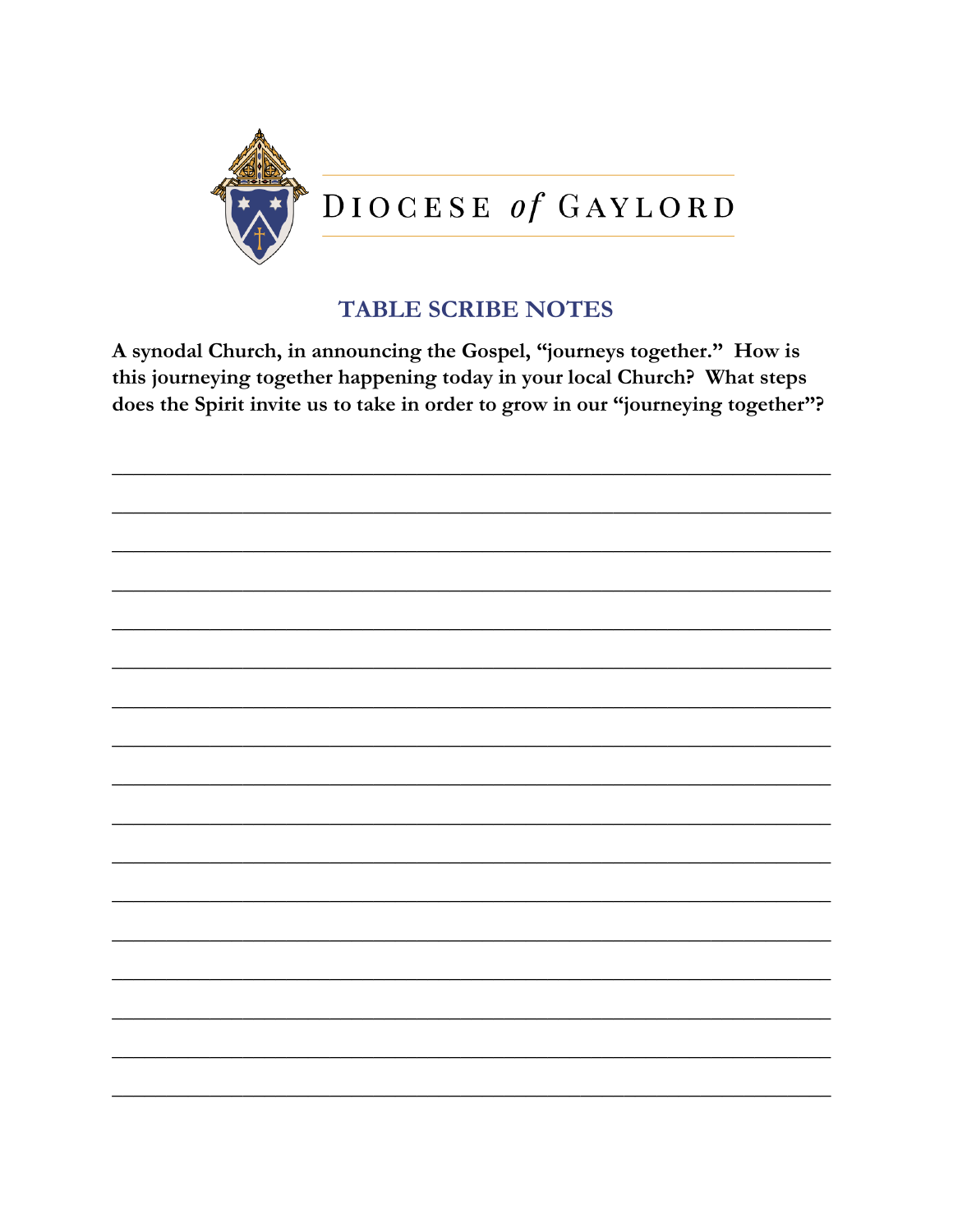

| <u> 1989 - Johann Stoff, amerikansk politik (d. 1989)</u> |  |
|-----------------------------------------------------------|--|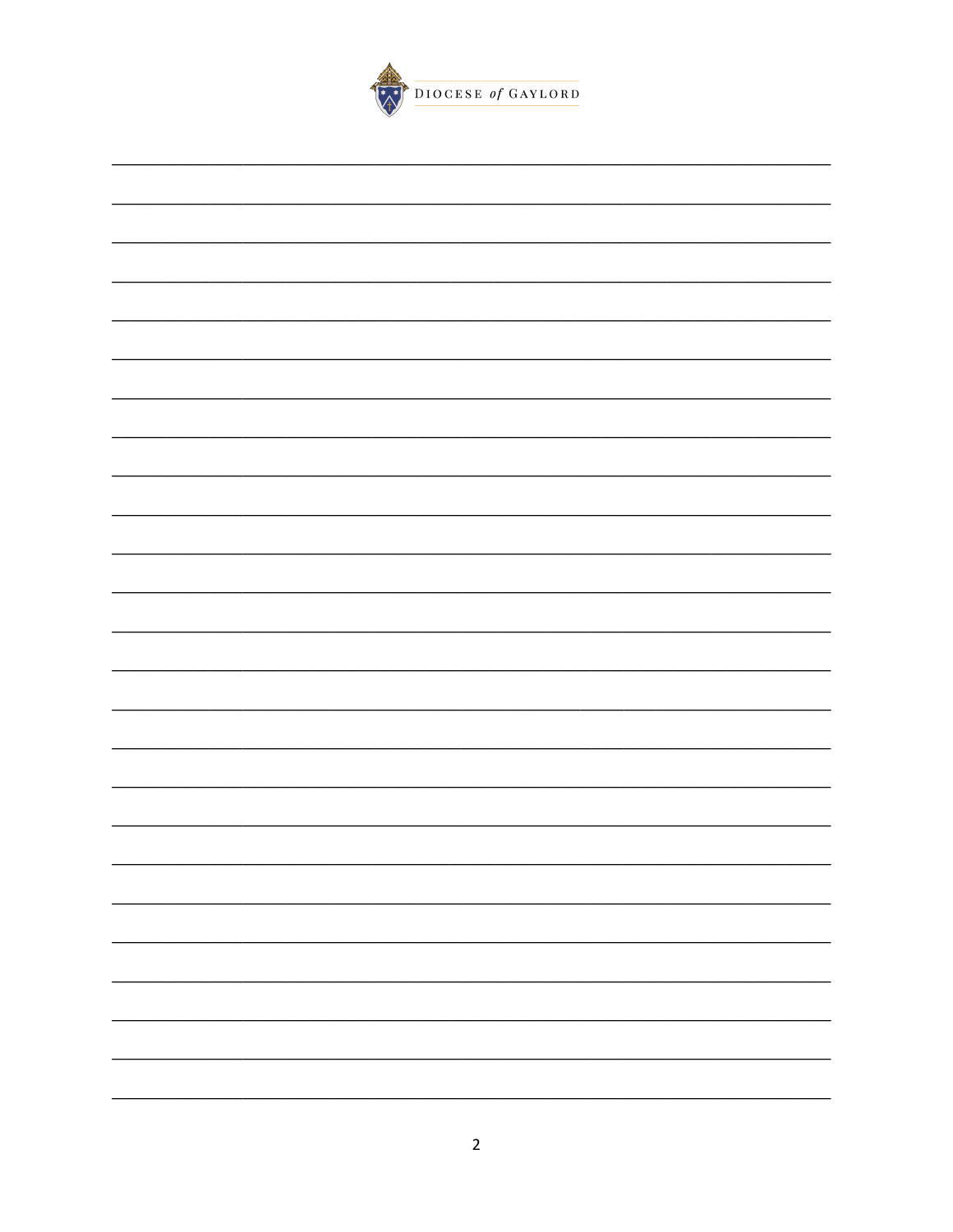

What is the Holy Spirit saying to our Church today?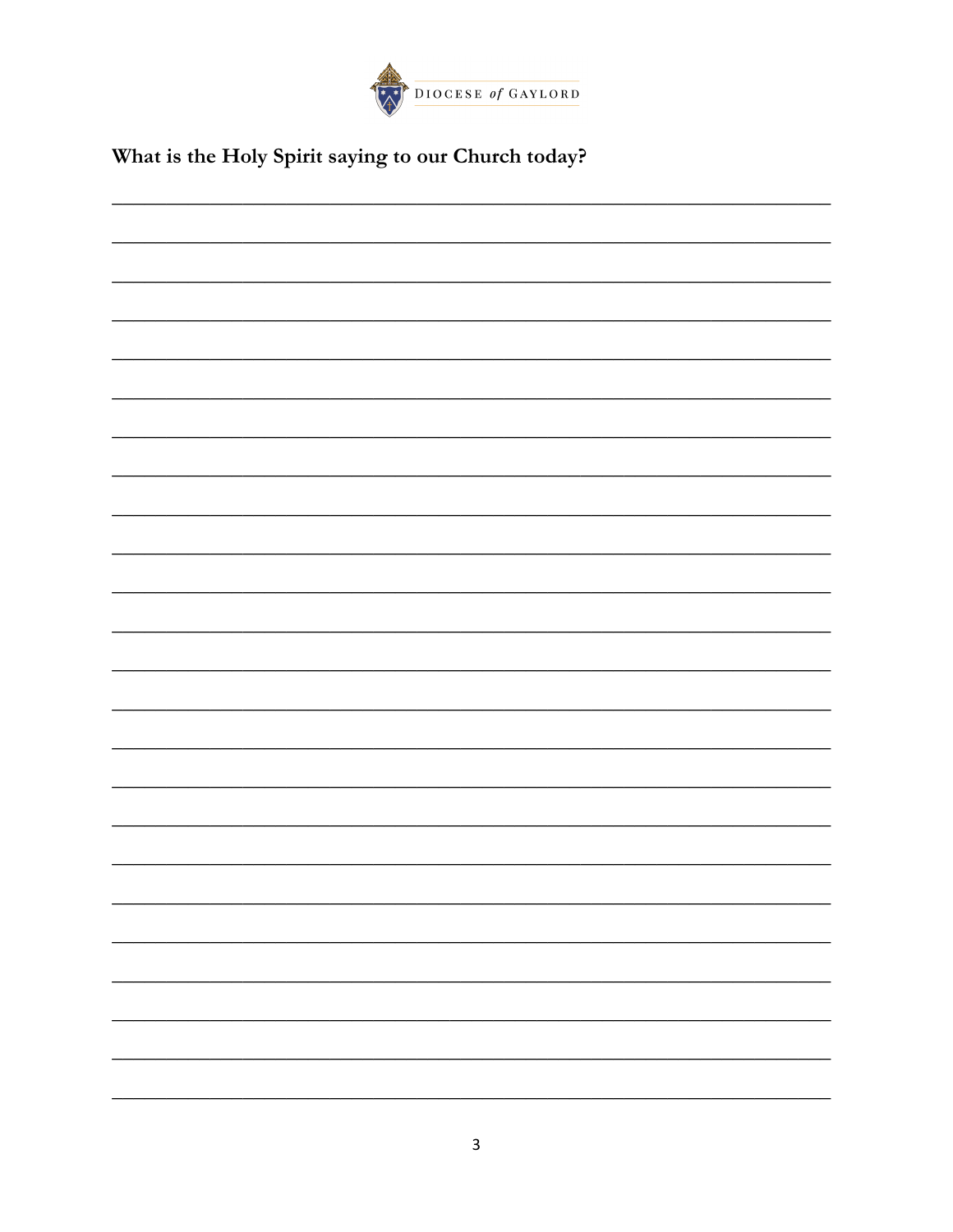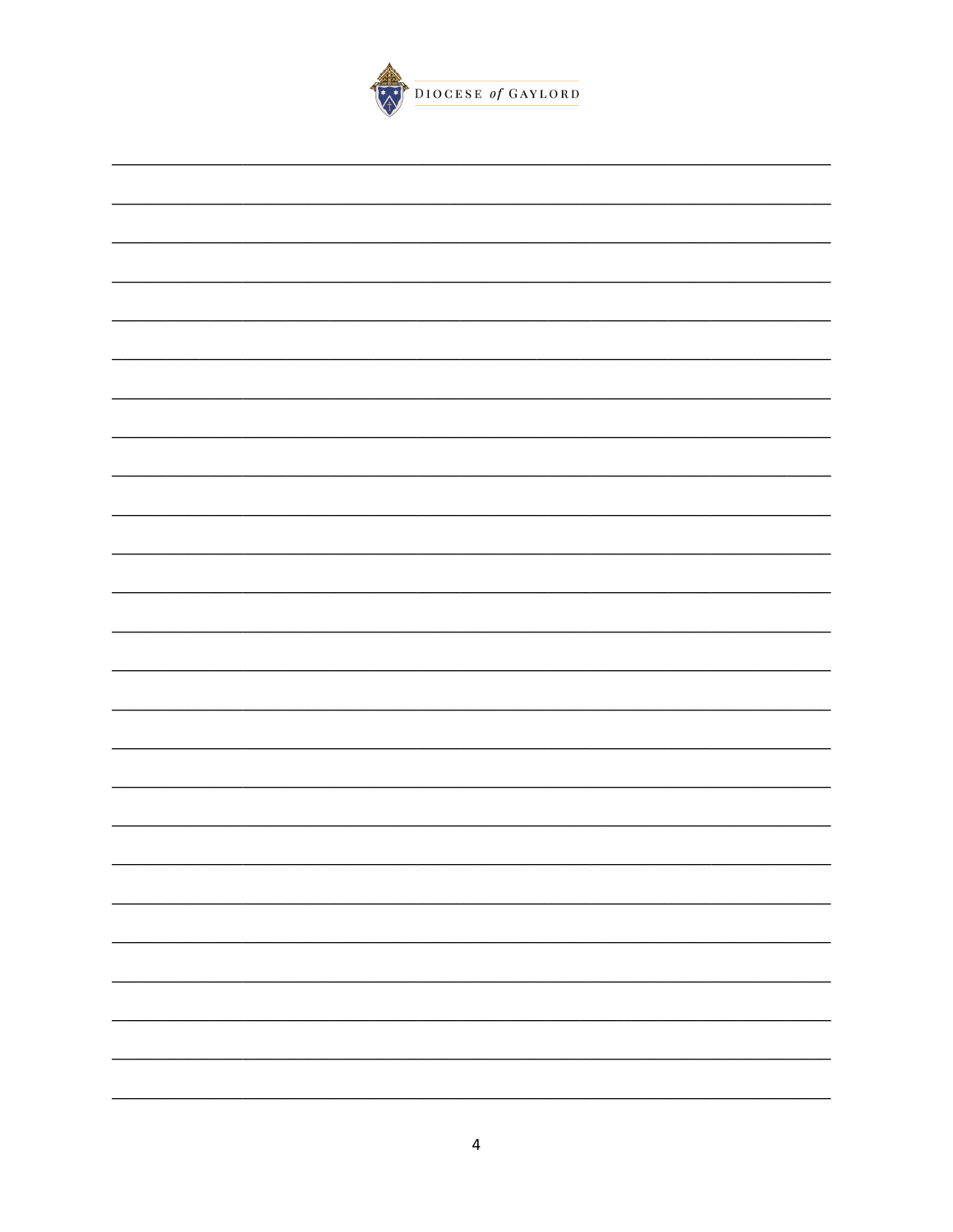

What should we do to improve our parish?